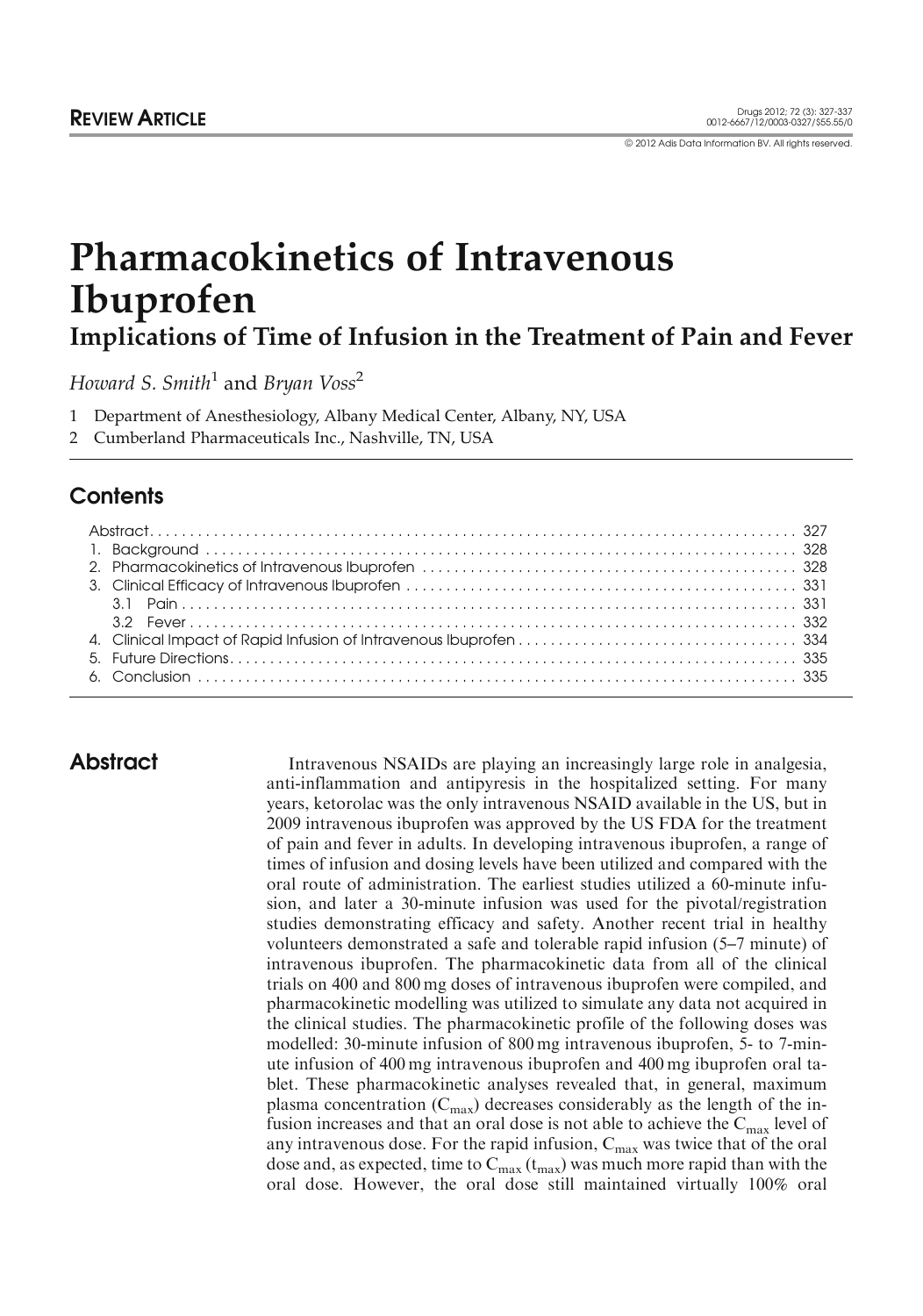bioavailability. The efficacy of intravenous ibuprofen in terms of pain and fever has also been studied and this review found the drug to be efficacious for both indications. Future areas of study should include assessment of the analgesic and antipyretic efficacy of a rapid (5- to 10-minute) infusion and further assessment of pre-emptive administration of intravenous ibuprofen as part of a multimodal analgesic approach in the surgical setting.

#### 1. Background

In June 2009, the US FDA approved intravenous ibuprofen (Caldolor®, Cumberland Pharmaceuticals Inc.) for the treatment of mild to moderate pain, moderate to severe pain as an adjunct to opioids and fever in adult patients.[1] Prior to the approval of intravenous ibuprofen, the only intravenous NSAID available in the US was intravenous ketorolac, which is only approved for the treatment of moderate to severe pain in the postoperative setting.

Intravenous ibuprofen was initially developed and studied as a possible therapy for sepsis patients.[2] Although an experimental formulation of intravenous ibuprofen did not have an effect on mortality rate, intravenous ibuprofen did reduce inflammatory marker levels (prostacyclin and thromboxane), lactic acid levels, heart rate and oxygen consumption, as well as having a significant antipyretic effect in these patients.<sup>[2]</sup> These findings led to the further study and commercial development of intravenous ibuprofen as an analgesic and antipyretic for use in patients who could not take oral medications or where intravenous administration was preferable.

A growing body of clinical trial data evaluating the pharmacokinetics, efficacy and safety of intravenous ibuprofen in adult patients is currently available.<sup>[2-10]</sup> As occurs with most pharmaceutical products, the dosing continues to be studied through clinical trials and prescribed use in the hospital/clinic setting.

This article reviews existing clinical trial results, highlights additional post-marketing findings and postulates how new dosing strategies may further improve the analgesic and antipyretic effects of intravenous ibuprofen by altering the pharmacokinetic/pharmacodynamic relationship.

### 2. Pharmacokinetics of Intravenous Ibuprofen

The phase I study of intravenous ibuprofen in adults confirmed that the pharmacokinetics of 200, 400 and 800 mg doses of oral (Advil® Liqui-Gel) and a 60-minute infusion of intravenous ibuprofen were comparable, with no clinically significant differences found between the two routes of administration.[11]

An infusion time of 30 minutes was selected for the clinical efficacy studies and is currently listed on the product labelling. $[1,3-6]$  In a pivotal fever study, additional pharmacokinetic analyses were completed.<sup>[6]</sup> In this multicentre placebocontrolled study, 120 febrile adults received 100 mg, 200 mg or 400 mg intravenous ibuprofen or placebo, administered every 4 hours for 24 hours of treatment, and plasma samples for pharmacokinetic analysis were obtained from the first 98 subjects enrolled in the study.<sup>[6]</sup> The following pharmacokinetic parameters were determined for each patient: area under the plasma concentration-time curve from hour 0 to hour 4 for dose 1  $(AUC<sub>4</sub>)$ , the maximum plasma concentration of drug  $(C_{\text{max}})$  after the first dose (over the interval from hour 0 to hour 4;  $C_{\text{max-dose1}}$ ) and time to  $C_{\text{max-dose1}}$  ( $t_{\text{max-dose1}}$ ).<sup>[6]</sup> The AUC<sub>4</sub> was approximately dose proportional for the 200 mg and  $400 \,\text{mg}$  dose levels of intravenous ibuprofen.<sup>[6]</sup> The dose normalized  $AUC_4$  was somewhat greater for the lower dose level of 100 mg intravenous ibuprofen than for the higher dose levels, possibly due to slight undetectable differences in disease severity among the study cohorts.<sup>[6]</sup> This study was stratified by severity of illness (critically ill vs non-critically ill), where critically ill patients were defined as receiving vasopressor support and/ or mechanical ventilation.[6] This stratification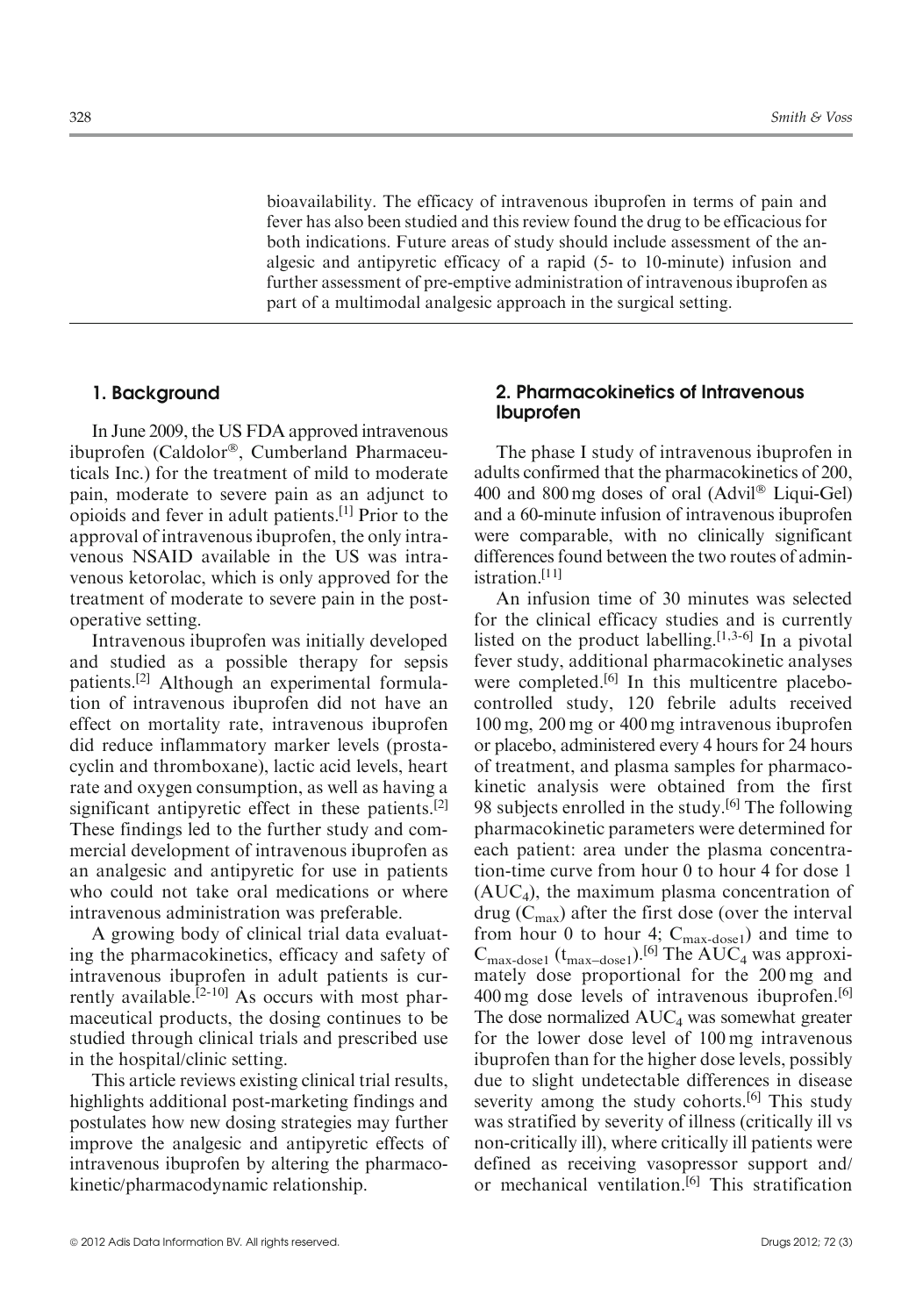revealed a difference in pharmacokinetics based on the severity of illness.<sup>[6]</sup> The C<sub>max</sub> and AUC for all doses of intravenous ibuprofen were significantly reduced in critically ill patients when compared with non-critically ill patients, while the pharmacokinetics remained first order in both patient populations.<sup>[6]</sup> These differences are thought to be related to a larger volume of distribution that can be seen with some drugs in the critically ill population.[12]

More recently, an additional phase I study was conducted to assess the pharmacokinetics, safety and tolerability of a rapid infusion (5–7 minutes) of intravenous ibuprofen.[8] In this single-centre, placebo-controlled, single-dose crossover study, 12 healthy adult subjects were administered a single dose of 800 mg ibuprofen (oral ibuprofen with intravenous placebo followed by a 5-day washout period and crossover to a rapid infusion of intravenous ibuprofen with oral placebo, or *vice versa*).<sup>[8]</sup> The pharmacokinetic parameters were observed to be similar when a single dose of 800 mg ibuprofen was administered either intravenously or orally, except for  $C_{\text{max}}$ , which was twice that of the oral dose, and, as expected,  $t_{max}$ was achieved much more rapidly than with the oral dose.[8] In addition, tolerability assessments and adverse event monitoring were performed regularly throughout the treatment period.[8] Intravenous ibuprofen appeared to be safe and well tolerated when appropriately diluted and administered over 5–7 minutes.[8]

The combined pharmacokinetic parameters from the package labelling and these clinical trials are listed in table I and illustrated in figure 1a–b for 800 and 400 mg doses of ibuprofen, respectively. Not all of the clinical trials studied both the 800 and the 400 mg doses of intravenous ibuprofen or the varying times of infusion. Therefore, compiling and comparing the data for each time of infusion of each dose level revealed some data that had not been gathered. Pharmacokinetic modelling was completed to simulate any data that were not gathered in the intravenous ibuprofen pharmacokinetic studies and these data are also shown in table I and figure 1a–b (dashed lines). These simulations were completed using the Simulation Function in Phoenix WinNonlin® software (version

Table I. Pharmacokinetic values for a single dose of 800 mg or 400 mg intravenous ibuprofen infused over 5–7, 30 or 60 minutes compared with a single oral dose. Data are presented as mean  $\pm$  SD, or mean (coefficient of variation), and were compiled from several different studies for comparison

| Ibuprofen dose and<br>time | $C_{\text{max}}$ ( $\mu$ g/mL) | $t_{\text{max}}$ (h) |
|----------------------------|--------------------------------|----------------------|
| 800 mg                     |                                |                      |
| IV-IB 5-7 min infusion     | $120 + 13$                     | $0.11 + 0.01$        |
| IV-IB 30 min infusion      | 84.17 <sup>a</sup>             | $0.54^{\rm a}$       |
| IV-IB 60 min infusion      | 72.6 (13.2)                    | 1.0                  |
| Oral tablet                | $63 + 12$                      | $1.50 + 0.58$        |
| 400 mg                     |                                |                      |
| IV-IB 5-7 min infusion     | $59.76^{\rm a}$                | 0.1 <sup>a</sup>     |
| IV-IB 30 min infusion      | $39.8 \pm 17.8$                | 0.5                  |
| IV-IB 60 min infusion      | 39.2 (15.5)                    | 1.0                  |
| Oral tablet                | 30.3 <sup>a</sup>              | 1.62 <sup>a</sup>    |
| Modelled data.<br>a        |                                |                      |

 $C_{max}$  = maximum plasma concentration;  $IV$ -IB = intravenous ibuprofen;  $min = minute; t_{max} = time to C_{max}$ 

6.0.1, Pharsight, Mountain View, CA, USA) and existing intravenous ibuprofen pharmacokinetic data. For the intravenous infusion simulations, the 5- to 7-minute infusion data were fitted to a twocompartment model with constant intravenous input. For the oral simulation, the 800 mg oral tablet data were fitted to a one-compartment model with first-order absorption and first-order elimination. Previous studies have found oral ibuprofen to fit a two-compartment model, but the current oral data proved to better fit a one-compartment model, likely due to a more narrow time range of available blood levels.[8,13] The pharmacokinetic profile of the following doses was modelled: 30-minute infusion of 800 mg intravenous ibuprofen, 5- to 7-minute infusion of 400 mg intravenous ibuprofen and 400 mg ibuprofen oral tablet. In addition, for the 30-minute infusion of intravenous ibuprofen, the 1.5-hour timepoint was interpolated and the 5-, 6-, 8-, 10- and 12-hour timepoints were extrapolated using the patient data obtained from hours 0 through 4 in the aforementioned clinical study.[6]

Figure 1a illustrates the pharmacokinetic profiles of a single dose of 800 mg intravenous ibuprofen infused over 5–7 minutes, as well as single doses infused over 30 and 60 minutes, compared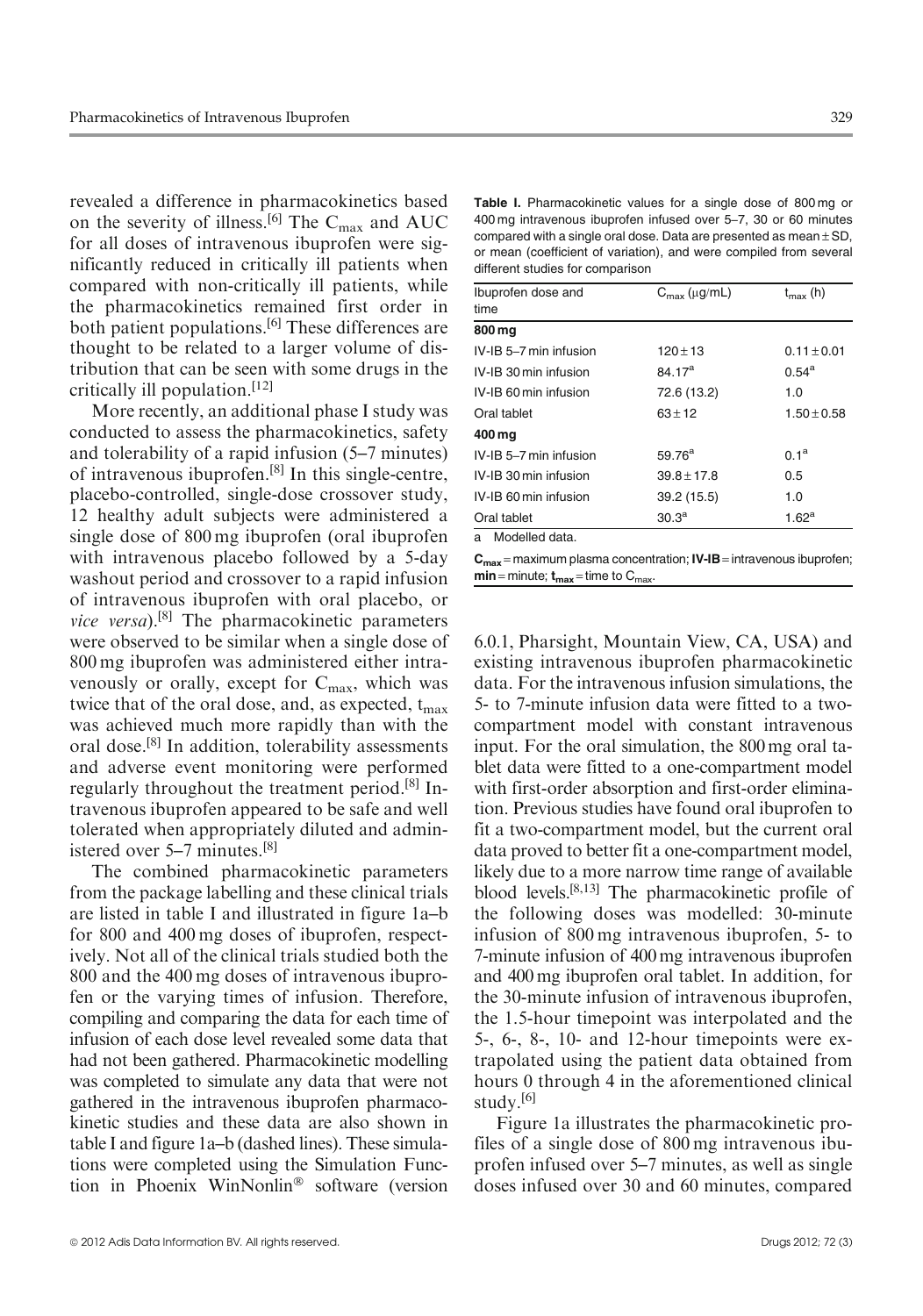

Fig. 1. Pharmacokinetic profile of a single dose of (a) 800 mg or (b) 400 mg intravenous ibuprofen infused over 5–7, 30 or 60 minutes compared with a single oral dose. Solid line denotes patient data. Dashed line denotes modelled data. IV = intravenous;  $min = minute$ .

with a single 800 mg oral dose of ibuprofen. These data reveal that  $C_{\text{max}}$  decreases considerably as the length of the infusion increases and that an oral dose is not able to achieve the  $C_{\text{max}}$  level of any intravenous dose (table I). Another group of researchers have studied a rapid infusion of a different formulation of intravenous ibuprofen, which utilizes the lysine salt as a buffer instead of the arginine salt.[14] Oral bioavailability of ibuprofen is known to be nearly 100% and figure 1a confirms comparable bioavailability of all intravenous doses with oral.<sup>[13]</sup> Taken together, these data represent the first compilation and comparison of the pharmacokinetics of intravenous ibuprofen administered over different periods of time.

Per the product labelling 100, 200 and 400 mg intravenous ibuprofen are the recommended doses for reduction of fever.[1] Figure 1b illustrates the pharmacokinetic profiles of a single dose of 400 mg intravenous ibuprofen infused over 5–7, 30 or 60 minutes compared with a single 400 mg oral dose of ibuprofen. These data reveal a C<sub>max</sub> approximately half that of the 800 mg intravenous ibuprofen dose for all infusion times and show a similar inverse relationship between  $C_{\text{max}}$ and infusion time (table I). Similar to the 800 mg oral dose, the Cmax of 400 mg oral ibuprofen was lower than any of the intravenous doses and all of the intravenous doses had comparable bioavailability to the oral dose (table I).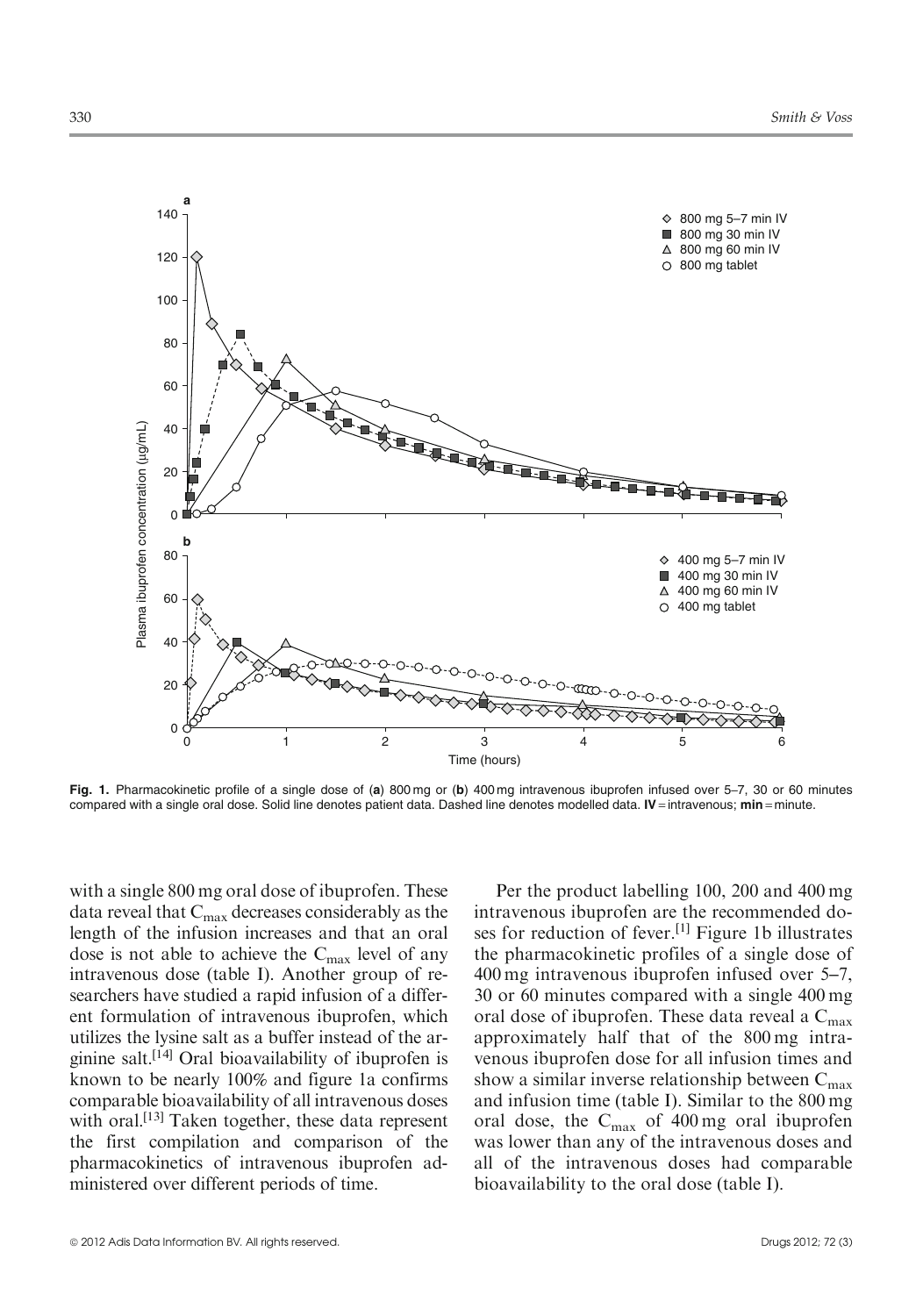#### 3. Clinical Efficacy of Intravenous Ibuprofen

#### 3.1 Pain

Two independent studies were designed to gather the pivotal/registration analgesic data required for a pain indication with US FDA, and an additional pre-emptive analgesic study was completed to complement the two pivotal studies.[3-5] First, the analgesic effects of a range of doses of intravenous ibuprofen were studied in a multicentre placebo-controlled trial in adult patients in the post-operative setting (table II).<sup>[3]</sup> In this study, 406 patients who had undergone elective abdominal or orthopaedic surgery were randomized to receive intravenous ibuprofen 400 mg or 800 mg, or placebo, via 30-minute infusions administered every 6 hours.[3] Compared with placebo, there was a 26% reduction in the use of morphine through 24 hours in patients receiving 800 mg intravenous ibuprofen  $(p < 0.05)$ .<sup>[3]</sup> In addition to the morphine-sparing effect, compared with placebo, patients receiving 800 mg intravenous ibuprofen experienced a greater reduction in pain as measured by the visual analogue scale (VAS) area under the curve for the first 24 hours after surgery  $(p < 0.001)$ .<sup>[3]</sup> The 400 mg

Table II. Pharmacodynamic studies of intravenous ibuprofen for treatment of pain

| Study, year of<br>publication                        | Pt type                                                                             | n   | Design                                                                                  | Primary endpoint                                                                                                                           | Conclusion                                                                                                    |
|------------------------------------------------------|-------------------------------------------------------------------------------------|-----|-----------------------------------------------------------------------------------------|--------------------------------------------------------------------------------------------------------------------------------------------|---------------------------------------------------------------------------------------------------------------|
| Southworth et al., <sup>[3]</sup><br>2009            | Adult elective<br>abdominal or<br>orthopaedic<br>surgery                            | 406 | Multicentre,<br>PL-controlled, 1:1<br>randomization                                     | Post-operative morphine use                                                                                                                | Significant $\downarrow$ in morphine use<br>through 24 h in pts receiving<br>800 mg IV-IB vs PL               |
| Kroll et al., [4] 2011                               | Adult elective<br>abdominal<br>hysterectomy                                         | 319 | Multicentre,<br>PL-controlled, 1:1<br>randomization                                     | Post-operative morphine use                                                                                                                | Significant $\downarrow$ in morphine use<br>through 24 h in pts receiving<br>800 mg IV-IB vs PL               |
| Singla et al., <sup>[5]</sup> 2010                   | Adult orthopaedic<br>surgery                                                        | 185 | Multicentre,<br>PL-controlled,<br>pre-operative<br>administration, 1:1<br>randomization | Pain with movement following<br>surgery                                                                                                    | Significant $\downarrow$ in pain with<br>movement following surgery in<br>pts receiving 800 mg IV-IV<br>vs PL |
| Promes et al., <sup>[9]</sup><br>2011                | Adult thermal burn                                                                  | 61  | Multicentre,<br>PL-controlled, 2:1<br>randomization                                     | AUC-T $^{\circ}$ over the first 24 h of tx                                                                                                 | IV-IB significantly reduced<br>AUC-T° for 0-24 h                                                              |
| Cumberland<br>Pharmaceuticals <sup>[15]</sup>        | Adult pain or fever                                                                 | 150 | Multicentre, open-label<br>surveillance trial                                           | Safety of a single dose of IV-IB<br>administered over 5-10 min                                                                             | Currently enrolling                                                                                           |
| Cumberland<br>Pharmaceuticals[16]                    | Adult post-<br>operative pain                                                       | 300 | Multicentre, open-label<br>surgical surveillance trial                                  | Safety of a single dose of IV-IB<br>administered over 5-10 min<br>pre-operatively                                                          | Currently enrolling                                                                                           |
| St. Barnabas<br>Medical Centre <sup>[17]</sup>       | Adult inquinal<br>hernia repair                                                     | 100 | Single-centre,<br>PL-controlled, 1:1<br>randomization                                   | Post-operative narcotic<br>analgesic use                                                                                                   | Currently enrolling                                                                                           |
| University of<br>Medicine and<br>Dentistry of NJ[18] | Adult<br>electroconvulsive<br>therapy                                               | 40  | Single-centre,<br>PL-controlled, 1:1<br>randomization                                   | Post-electroconvulsive<br>therapy pain                                                                                                     | Currently enrolling                                                                                           |
| Thomas Jefferson<br>University <sup>[19]</sup>       | Adult migraine<br>headache                                                          | 120 | Single-centre,<br>PL-controlled, 1:1<br>randomization                                   | Pain relief in first 2 h following<br>tx                                                                                                   | Currently enrolling                                                                                           |
| Cumberland<br>Pharmaceuticals <sup>[20]</sup>        | Children<br>undergoing<br>tonsillectomy                                             | 160 | Multicentre,<br>PL-controlled, 1:1<br>randomization                                     | Post-operative fentanyl use                                                                                                                | Currently enrolling                                                                                           |
|                                                      | <b>pts</b> = patients; $\mathbf{tx}$ = treatment; $\downarrow$ indicates reduction. |     |                                                                                         | AUC-T° = area under the curve for temperature above 98.6°F (37.0°C) vs time; IV-IB = intravenous ibuprofen; NJ = New Jersey; PL = placebo; |                                                                                                               |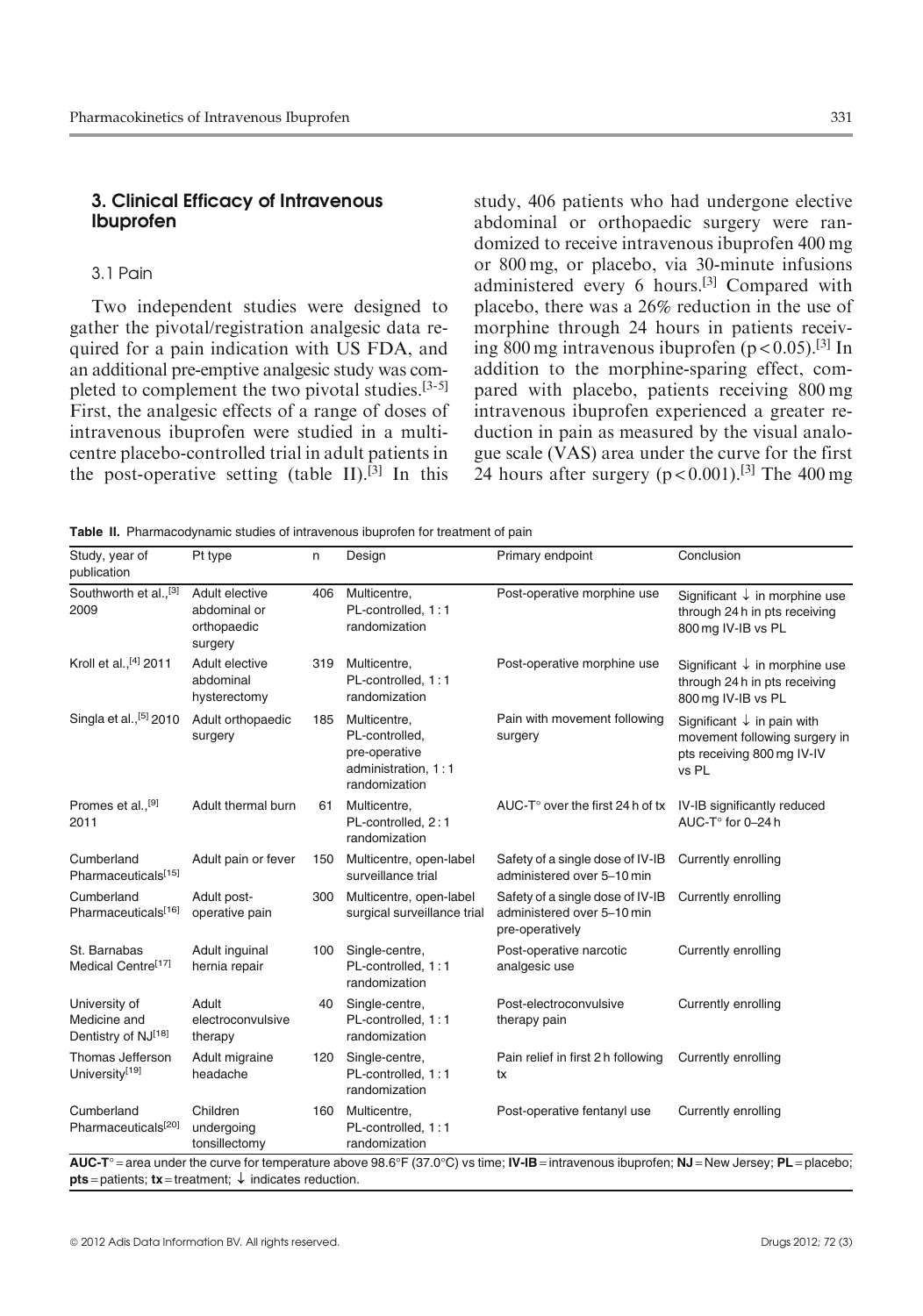dose trended towards reduced morphine requirements and decreased VAS scores but did not reach statistical significance.[3]

The analgesic effects of intravenous ibuprofen were then confirmed in a multicentre placebocontrolled trial in adult women undergoing elective abdominal hysterectomy (table II).<sup>[4]</sup> In this study, 319 women who had undergone elective abdominal hysterectomy surgery were randomized to 800 mg intravenous ibuprofen or placebo, via a 30-minute infusion administered every 6 hours.<sup>[4]</sup> Compared with placebo, there was a significant reduction in the use of morphine through 24 hours in patients receiving 800 mg intravenous ibuprofen  $(p < 0.001)$ .<sup>[4]</sup> In addition to the morphine-sparing effect, patients receiving 800 mg of intravenous ibuprofen also experienced a greater reduction in pain as measured by the VAS area under the curve for the first 24 hours after surgery  $(p < 0.009)$  and time to ambulation was also significantly shorter in the intravenous ibuprofen-treated patients compared with placebo (all  $p < 0.01$ ).<sup>[4]</sup>

While the first two studies involved only postoperative dosing, a growing body of evidence suggests that pre-emptive multimodal analgesia, particularly with systemic NSAIDs, may provide even more prominent analgesia in the postoperative period.[21-24] Improved post-operative analgesia with pre-emptive analgesia may lead to shorter length of hospital stay and significant cost savings.<sup>[24]</sup> The mechanism believed to be responsible for the success of this approach is the prevention of the establishment of central sensitization.[21] Central sensitization is evoked by peripheral tissue injury (e.g. the surgical procedure) at the level of spinal neurons, manifesting in increased post-operative pain hypersensitivity and decreased pain threshold.[21] Systemic NSAIDs and opioids, among other agents and routes of administration, are believed to have synergistic and/or additive effects to attenuate this hypersensitivity and thereby improve analgesia.<sup>[21]</sup> The timing of prevention of central sensitization is critical as, once central sensitization has occurred, it takes significantly higher doses of analgesics to achieve similar levels of analgesia.[21]

The potential benefits of pre-operative dosing of intravenous ibuprofen for post-operative analgesia were assessed in a multicentre placebocontrolled study in adults undergoing orthopaedic surgery.<sup>[5]</sup> In this pain and morphine-sparing study, 185 adult patients set to undergo orthopaedic surgery were randomized to 800 mg intravenous ibuprofen or placebo, via 30-minute infusion administered prior to surgery and every 6 hours thereafter.[5] Compared with placebo, there was a significant reduction in pain with movement and at rest as measured by the VAS and verbal response scale (VRS) area under the curve for the 6- to 24-hour time period in patients receiving intravenous ibuprofen  $(p < 0.001)$ .<sup>[5]</sup> Pre-operative dosing also allowed for measurement of immediate post-operative pain, and pain was significantly reduced at this time-point for intravenous ibuprofentreated patients when compared with patients who received placebo  $(p < 0.05)$ .<sup>[5]</sup> Intravenous ibuprofen-treated patients also used significantly less morphine (31%) than those patients treated with placebo  $(p < 0.001)$ .<sup>[5]</sup> These data further confirm the analgesic efficacy of intravenous ibuprofen and provide evidence of the possible added benefits of pre-emptive administration in a multimodal analgesia surgical setting.

An additional study assessed pain in traumatic burn injury patients, but, since a majority of patients were unable to perform self-assessments of pain due to sedation or coma, there were not enough patients enrolled to show any statistical difference (table II).[9]

Taken together, these studies demonstrate the analgesic efficacy of a 30-minute infusion of intravenous ibuprofen in adult patients. Additional future pain studies should focus on the safety and efficacy of a rapid (5- to 10-minute) infusion of intravenous ibuprofen in adult patients, as well as on the pre-operative use of intravenous ibuprofen and intravenous ibuprofen for the treatment of pain in paediatric patients.

#### 3.2 Fever

Intravenous ibuprofen was first studied as an experimental formulation by Bernard et al.,[2] in the Ibuprofen in Sepsis Study Group (table III). These investigators found that, while intravenous ibuprofen did not reduce mortality rates in sepsis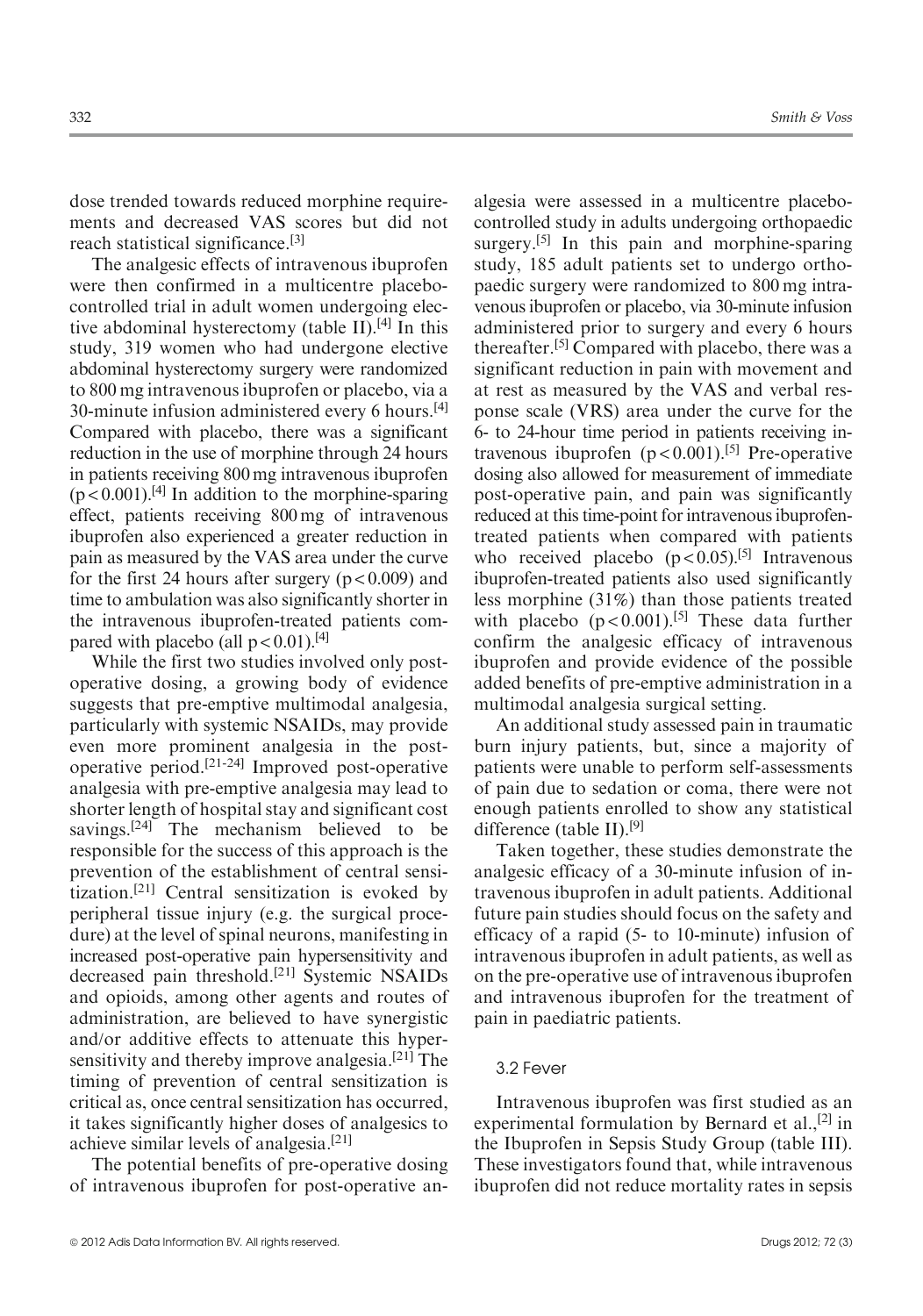|                                                                         | Primary endpoint                                                    | Conclusion                                                                                        |
|-------------------------------------------------------------------------|---------------------------------------------------------------------|---------------------------------------------------------------------------------------------------|
| Multicentre, PL-controlled, 1:1<br>randomization                        | Mortality                                                           | IV-IB did not $\downarrow$ mortality but did<br>significantly $\downarrow$ body temperature       |
| Multicentre, PL-controlled, 1:1<br>randomization                        | Number of pts with a<br>temperature <101°F after<br>4 h             | IV-IB significantly $\downarrow$ the number of<br>pts with a temperature <101°F after<br>4h vs PL |
| Single-centre, PL-controlled,<br>$1:1$ randomization                    | AUC-T $^{\circ}$ over the first 24 h<br>of tx                       | IV-IB significantly $\downarrow$ AUC-T° for<br>$0 - 24h$                                          |
| Multicentre, PL-controlled, 2:1<br>randomization                        | AUC-T $^{\circ}$ over the first 24 h<br>of tx                       | IV-IB significantly reduced AUC-T°<br>for $0 - 24$ h                                              |
| Multicentre, active comparator<br>(acetaminophen), 1:1<br>randomization | Fever $\downarrow$ in first 2 h of tx                               | Currently enrolling                                                                               |
| Multicentre, open-label<br>surveillance trial                           | Safety of a single dose of<br>IV-IB administered over<br>$5-10$ min | Currently enrolling                                                                               |
|                                                                         |                                                                     |                                                                                                   |

Table III. Pharmacodynamic studies of intravenous-ibuprofen for reduction of fever

patients, it did significantly reduce fever, tachycardia, oxygen consumption and lactic acidosis at a maximum dose of 800 mg four times per day.[2] Cumberland Pharmaceuticals Inc. then went on to conduct three additional studies involving intravenous ibuprofen in patients with fever of varying aetiology.[6,7,9]

The first of the fever trials was a multicentre, placebo-controlled, dose-ranging trial in hospitalized adult patients with fever due to varying underlying illnesses of a range of severity (table III).<sup>[6]</sup> In this study, 120 patients who had temperatures of  $101^{\circ}$ F or greater were randomized to receive intravenous ibuprofen 100 mg, 200 mg, 400 mg or placebo, via 30-minute infusions administered every 4 hours for 24 hours of treatment.[6] All intravenous ibuprofen dose levels resulted in a statistically significant  $(p < 0.05)$ reduction in the number of patients with a temperature less than 101°F after 4 hours, compared with placebo.<sup>[6]</sup> In addition, the difference in the mean temperature decrease from baseline was 1.00–1.38°F (95% CI –4.39, 7.13) for the intravenous ibuprofen-treated patients, compared with placebo.<sup>[6]</sup> Although this study was not designed to show statistically significant differences between intravenous ibuprofen dose levels, a clear dose response trend was observed, with the 400 mg dose having the greatest response.<sup>[6]</sup> Lastly, the first temperature measurement occurred 30 minutes following the completion of the 30-minute infusion of intravenous ibuprofen and revealed a significant temperature reduction, demonstrating a maximum 30-minute time of onset of the antipyretic effect of intravenous ibuprofen.[6]

The second fever trial was a single-centre placebo-controlled study in hospitalized malaria patients (table III).<sup>[7]</sup> In this study, 60 patients with uncomplicated Plasmodium falciparum malaria with temperatures  $\geq 100.4$ °F were randomized to receive 400 mg of intravenous ibuprofen or placebo, via 30-minute infusions administered every 6 hours for 72 hours of treatment.<sup>[7]</sup> There was a statistically significant reduction in the area under the curve for temperature above 98.6°F  $(37.0^{\circ}C)$  versus time (AUC-T°), as AUC-T° for intravenous ibuprofen compared with placebo measured over 0–4 hours, 0–24 hours and 0–72 hours were all significantly lower ( $p < 0.05$ ).<sup>[7]</sup>

While the first two fever trials focused on patients with infectious diseases, the third fever trial was a multicentre placebo-controlled study in hospitalized burn patients (table III).<sup>[9]</sup> Traumatic burn injury leaves patients in a hypermetabolic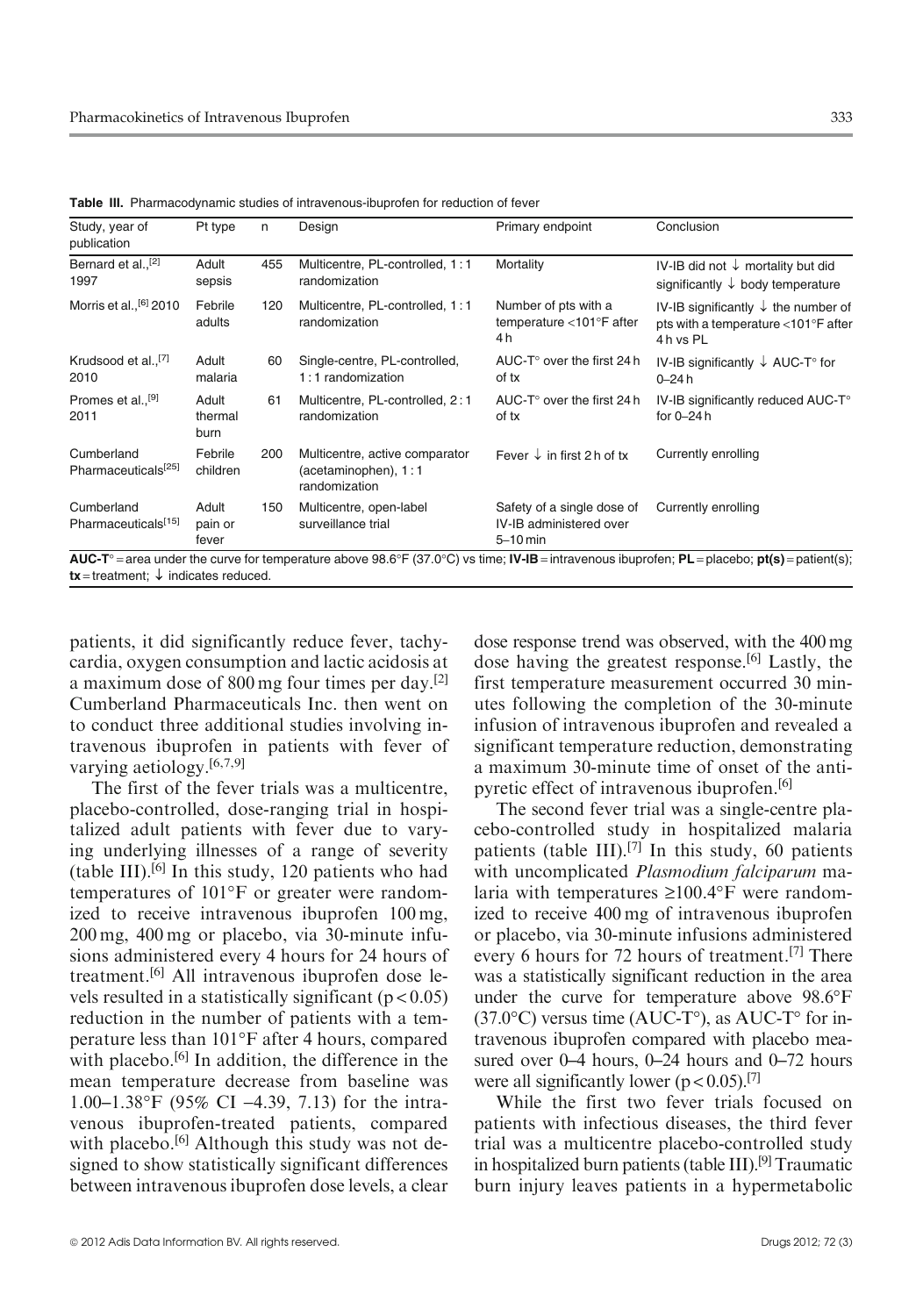state, leading to elevated body temperature.<sup>[9]</sup> In this multicentre placebo-controlled study, 61 patients with second- and/or third-degree thermal burns covering >10% total body surface area were randomly assigned in a 2 : 1 ratio to receive either 800 mg intravenous ibuprofen or placebo, via 30-minute infusions administered every 6 hours for 120 hours.[9] After 24 hours of dosing, there was a significant reduction in temperature in patients who received intravenous ibuprofen compared with those who received placebo  $(p < 0.05)$ , and a trend in reduced temperature existed over the entire 120-hour dosing period in the patients who received intravenous ibuprofen compared with those who received placebo.<sup>[9]</sup>

Taken together, these studies demonstrate the antipyretic efficacy of a 30-minute infusion of intravenous ibuprofen in adult patients. Additional future fever studies should focus on the safety and efficacy of a rapid (5- to 10-minute) infusion of intravenous ibuprofen in adult patients, as well as on intravenous ibuprofen in febrile paediatric patients.

#### 4. Clinical Impact of Rapid Infusion of Intravenous Ibuprofen

Although no studies have been conducted on the time of onset of analgesia of intravenous ibuprofen, some insight can be gleaned from studies on oral formulations of ibuprofen. Early studies of oral ibuprofen found a correlation between blood levels of ibuprofen and pain relief.<sup>[26]</sup> A more recent study in adult patients with postoperative dental pain found that the time of onset of pain relief following a dose of a commercially available ibuprofen oral Advil® Liqui-Gel preparation was 24.2 minutes.[27] An additional study using the same ibuprofen preparation in patients with headache found a time of onset of pain relief of 39 minutes.[28] Another group used an experimental formulation of ibuprofen in patients with post-operative dental pain and found the time of onset of pain relief to be 17–18.5 minutes.[29] Some studies have assessed plasma ibuprofen levels at these early timepoints and suggest that a level of  $5-10 \mu$ g/mL is sufficient for the onset of pain relief.[30,31] However, the maximum analgesic effect of oral ibuprofen has been shown to be delayed compared with  $t_{\text{max}}$  by up to 2 hours.<sup>[32]</sup> The rapid (5- to 7-minute) infusion of intravenous ibuprofen had a 50% higher  $C_{\text{max}}$  than longer infusions and 100% higher  $C_{\text{max}}$  than oral ibuprofen (figure 1a). The  $C_{\text{max}}$  level may also be critical for optimal analgesia, but the effect of a rapidly achieved supra- $C_{\text{max}}$  has never been studied.

Overall, a rapid infusion of intravenous ibuprofen would (i) allow for a significant shortening of  $t_{\text{max}}$ ; (ii) eliminate any variability in efficacy associated with variable absorption from the gastrointestinal tract of orally administered ibuprofen; and (iii) provide a more rapid and reliable time of onset of analgesia than orally administered ibuprofen or the 30- to 60-minute intravenous infusion protocol. These improvements garnered by the rapid infusion of intravenous ibuprofen are particularly critical in the peri-operative setting, where time and pain are closely related. However, rapid infusion of intravenous ibuprofen may also prove beneficial to patients presenting with acute injuries in the emergency department.

Similar time-of-onset studies have been completed for oral ibuprofen in fever, and the fever studies also included  $t_{\text{max}}$  assessments. These studies found a time of onset of antipyresis of 1–1.5 hours, while  $t_{\text{max}}$  was reached in 40–60 minutes.<sup>[30,31]</sup> Similar to analgesic use, the maximum antipyretic effect of oral ibuprofen has been shown to be delayed compared to  $t_{\text{max}}$  by up to 2 hours.<sup>[33]</sup> The time of onset of antipyretic effect for intravenous ibuprofen was evaluated by Morris et al.[6] in the intravenous ibuprofen fever study that also collected pharmacokinetic data. The authors found a time of onset of antipyresis for intravenous ibuprofen at the first measurement of temperature after the 30-minute infusion (30 minutes after the end of infusion).<sup>[6]</sup> For its antipyretic effect, ibuprofen must cross the blood brain barrier and reach the thermoregulatory centre of the hypothalamus and this movement and activity of ibuprofen likely relies on the level of  $C_{\rm max}$ .<sup>[34]</sup> The rapid infusion of intravenous ibuprofen had a 50% higher  $C_{\text{max}}$  than longer infusions and 100% higher than oral ibuprofen (figure 1b).

Just as for analgesic efficacy, a rapid infusion of intravenous ibuprofen would (i) provide a significant shortening in  $t_{\text{max}}$ ; (ii) eliminate any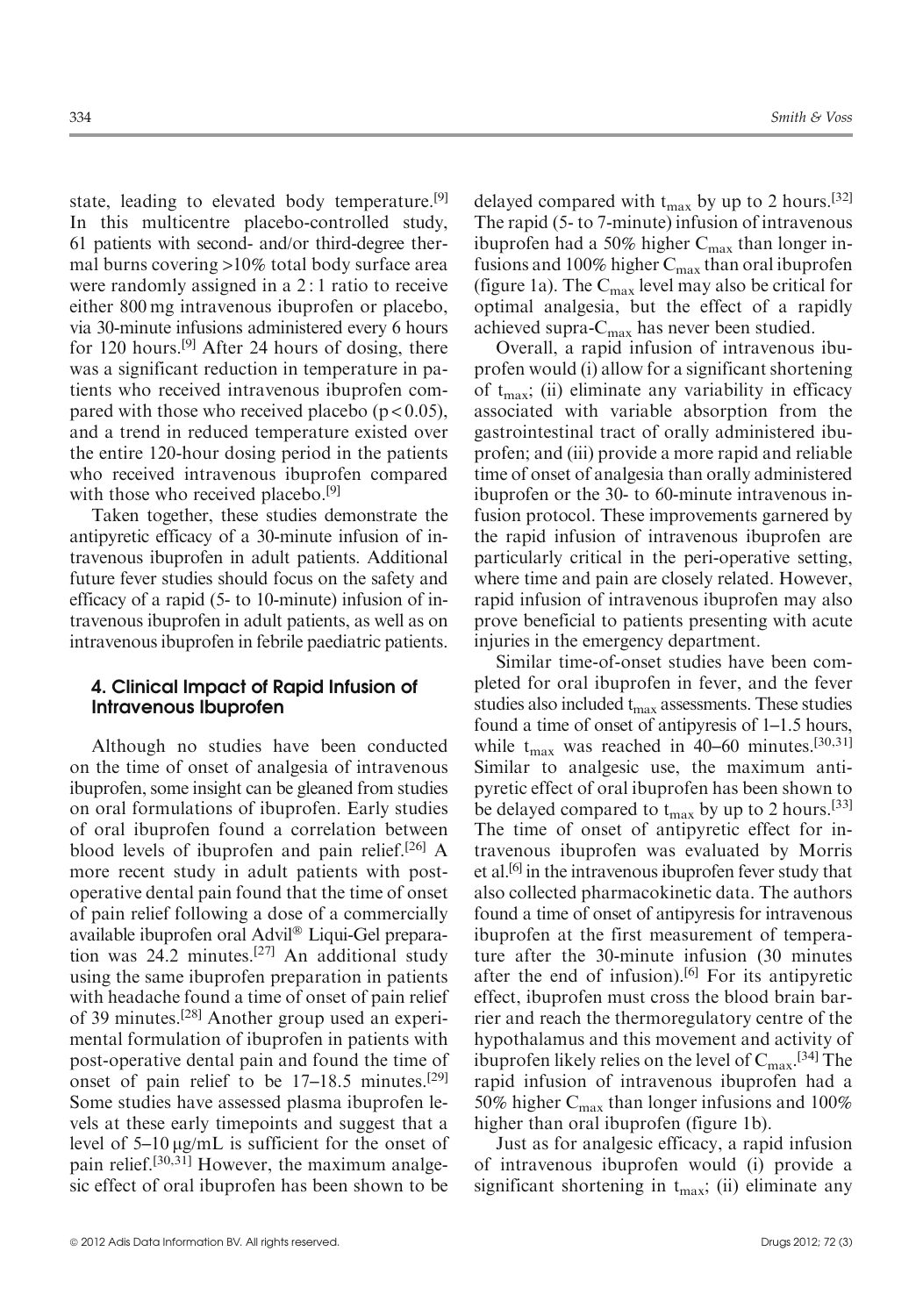variability in efficacy associated with variable absorption from the gastrointestinal tract of orally administered ibuprofen; and (iii) provide a more rapid and reliable time of onset of antipyresis than orally administered ibuprofen or the 30–60 minute intravenous infusion protocol. Even with the noted 30-minute delay to time of antipyretic effect, this rapid infusion of intravenous ibuprofen could provide meaningful fever reduction to critically ill patients in as little as 35 minutes, a significant improvement over the 1–1.5 hours for orally administered ibuprofen or the 30–60 minute intravenous infusion protocol.

#### 5. Future Directions

While future pain and fever studies focusing on the safety and efficacy of a rapid infusion of intravenous ibuprofen in adult and paediatric patients are needed, a number of additional studies are already underway. Three single-centre pain studies are currently underway in adult patients undergoing inguinal hernia repair<sup>[17]</sup> or electroconvulsive therapy<sup>[18]</sup> and those requiring treatment for migraine headache<sup>[19]</sup> (table II). The first pain study in children utilizing a tonsillectomy model<sup>[20]</sup> is also underway (table II) as is the first fever study in children<sup>[25]</sup> (table III). Two safety surveillance trials<sup>[15,16]</sup> utilizing the rapid infusion with pain and fever endpoints are also underway (tables II and III).

#### 6. Conclusion

NSAIDs have risks, including gastrointestinal, renal, cardiovascular and bleeding risks.[35] Since NSAIDs exact their analgesic, anti-inflammatory and antipyretic activity through the direct binding and inhibition of cyclo-oxygenase (COX) enzymes, differences in COX isoform affinity lead to significant differences in safety profiles among NSAIDs.[35] These risks are typically associated with long-term use, but the acute inhibition of COX enzymes may also play a role.[35] Individual NSAIDs have somewhat different safety profiles due to the way in which they differ in their degree of COX-1 versus COX-2 inhibitory activity and thus may differ in their safety profiles.[36] An NSAID that inhibits COX-1 to a greater degree than COX-2 may have greater risk pertaining to renal, cardiovascular and bleeding-related adverse events.[36] An NSAID that inhibits COX-2 to a greater degree than COX-1 may have greater risk pertaining to cardiovascular events.[36] An NSAID with a more balanced COX-1 to COX-2 inhibition ratio, such as ibuprofen, may provide a better safety profile.<sup>[36]</sup>

Overall, intravenous ibuprofen presents an effective therapy for the treatment of pain and fever, with a strong safety profile. In addition, the rapid infusion of intravenous ibuprofen provides a significant improvement in the delivery of a beneficial therapy and will help improve patient care in the field of multimodal pre-emptive analgesia, as well as emergency and critical care.

#### Acknowledgements

Bryan Voss, PhD, is an employee of Cumberland Pharmaceuticals Inc., which manufactures, and is conducting trials on, intravenous ibuprofen. As an employee, Dr Voss also holds stock/stock options.

No external sources of funding were used to conduct this study or prepare this manuscript. Dr Smith has no conflicts of interest that are directly relevant to the content of this article.

#### References

- 1. Caldolor (ibuprofen) injection prescribing information. Nashville (TN): Cumberland Pharmaceuticals Inc., 2009
- 2. Bernard GR, Wheeler AP, Russell JA, et al. The effects of ibuprofen on the physiology and survival of patients with sepsis. The Ibuprofen in Sepsis Study Group. N Engl J Med 1997 Mar 27; 336 (13): 912-8
- 3. Southworth S, Peters J, Rock A, et al. A multicenter, randomized, double-blind, placebo-controlled trial of intravenous ibuprofen 400 and 800 mg every 6 hours in the management of postoperative pain. Clin Ther 2009 Sep; 31 (9): 1922-35
- 4. Kroll PB, Meadows L, Rock A, et al. A multicenter, randomized, double-blind, placebo-controlled trial of intravenous ibuprofen (i.v.-ibuprofen) in the management of postoperative pain following abdominal hysterectomy. Pain Pract 2011 Jan-Feb; 11 (1): 23-32
- 5. Singla N, Rock A, Pavliv L. A multi-center, randomized, double-blind placebo-controlled trial of intravenousibuprofen (IV-ibuprofen) for treatment of pain in postoperative orthopedic adult patients. Pain Med 2010 Aug; 11 (8): 1284-93
- 6. Morris PE, Promes JT, Guntupalli KK, et al. A multicenter, randomized, double-blind, parallel, placebocontrolled trial to evaluate the efficacy, safety, and pharmacokinetics of intravenous ibuprofen for the treat-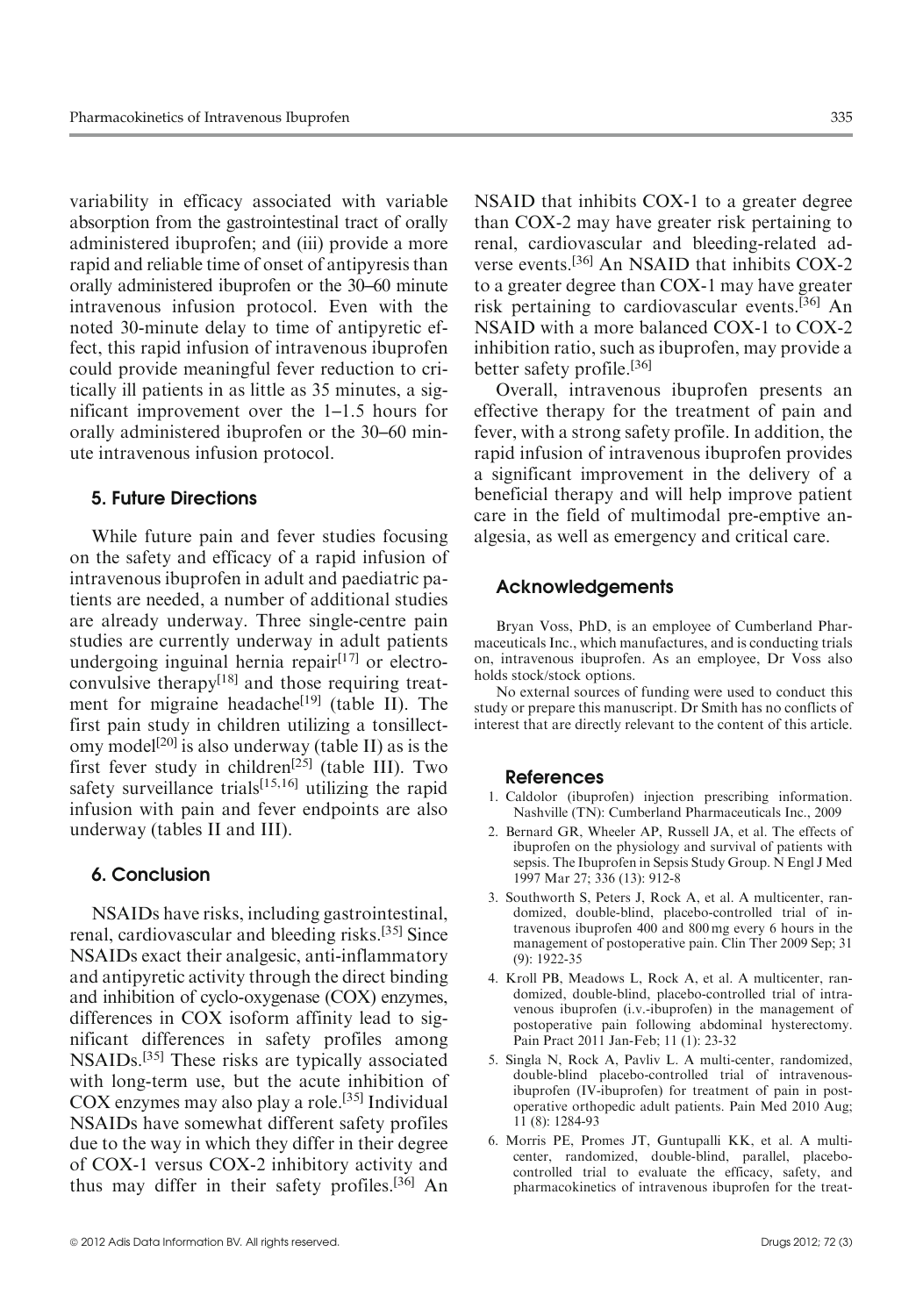ment of fever in critically ill and non-critically ill adults. Crit Care 2010; 14 (3): R125

- 7. Krudsood S, Tangpukdee N, Wilairatana P, et al. Intravenous ibuprofen (IV-ibuprofen) controls fever effectively in adults with acute uncomplicated Plasmodium falciparum malaria but prolongs parasitemia. Am J Trop Med Hyg 2010 Jul; 83 (1): 51-5
- 8. Pavliv L, Voss B, Rock A. Pharmacokinetics, safety, and tolerability of a rapid infusion of i.v. ibuprofen in healthy adults. Am J Health Syst Pharm 2011 Jan 1; 68 (1): 47-51
- 9. Promes JT, Safcsak K, Pavliv L, et al. A prospective, multicenter, randomized, double-blind trial of IV ibuprofen for treatment of fever and pain in burn patients. J Burn Care Res 2011 Jan-Feb; 32 (1): 79-90
- 10. Bookstaver PB, Miller AD, Rudisill CN, et al. Intravenous ibuprofen: the first injectable product for the treatment of pain and fever. J Pain Res 2010; 3: 67-79
- 11. Data on file, Cumberland Pharmaceuticals Inc., 2011 Mar 30
- 12. Trotman RL, Williamson JC, Shoemaker DM, et al. Antibiotic dosing in critically ill adult patients receiving continuous renal replacement therapy. Clin Infect Dis 2005 Oct 15; 41 (8): 1159-66
- 13. Davies NM. Clinical pharmacokinetics of ibuprofen: the first 30 years. Clin Pharmacokinet 1998 Feb; 34 (2): 101-54
- 14. Martin W, Koselowske G, Toberich H, et al. Pharmacokinetics and absolute bioavailability of ibuprofen after oral administration of ibuprofen lysine in man. Biopharm Drug Dispos 1990 Apr; 11 (3): 265-78
- 15. Cumberland Pharmaceuticals. Surveillance trial to evaluate a shortened infusion time of intravenous ibuprofen [ClinicalTrials.gov identifier NCT01334944]. US National Institutes of Health, ClinicalTrials.gov [online]. Available from URL: http://www.clinicaltrials.gov [Accessed 2012 Jan 11]
- 16. Cumberland Pharmaceuticals. Surgical surveillance trial to evaluate a shortened infusion time of intravenous ibuprofen [ClinicalTrials.gov identifier NCT01334957]. US National Institutes of Health, ClinicalTrials.gov [online]. Available from URL: http://www.clinicaltrials.gov [Accessed 2012 Jan 11]
- 17. St. Barnabas Medical Center. Does preoperative caldolor decrease the requirement for postoperative narcotics [ClinicalTrials.gov identifier NCT01297829]. US National Institutes of Health, ClinicalTrials.gov [online]. Available from URL: http://www.clinicaltrials.gov [Accessed 2012 Jan 10]
- 18. University of Medicine and Dentistry New Jersey. IV ibuprofen for post-electroconvulsive therapy myalgia [ClinicalTrials.gov identifier NCT01200069]. US National Institutes of Health, ClinicalTrials.gov [online]. Available from URL: http://www.clinicaltrials.gov [Accessed 2012 Jan 10]
- 19. Thomas Jefferson University. A double-blind, placebocontrolled pilot study to collect and evaluate data on the use of intravenous ibuprofen in the treatment of an acute migraine attack [ClinicalTrials.gov identifier NCT01230411]. US National Institutes of Health, ClinicalTrials.gov [online]. Available from URL: http://www.clinicaltrials.gov [Accessed 2012 Jan 10]
- 20. Cumberland Pharmaceuticals. Safety and efficacy of intravenous ibuprofen for treatment of pain in pediatric patients undergoing tonsillectomy [ClinicalTrials.gov identifier NCT01332253]. US National Institutes of Health, ClinicalTrials.gov [online]. Available from URL: http://www. clinicaltrials.gov [Accessed 2012 Jan 10]
- 21. Woolf CJ, Chong MS. Preemptive analgesia: treating postoperative pain by preventing the establishment of central sensitization. Anesth Analg 1993 Aug; 77 (2): 362-79
- 22. Kissin I. Preemptive analgesia: why its effect is not always obvious. Anesthesiology 1996 May; 84 (5): 1015-9
- 23. Ong CK, Lirk P, Seymour RA, et al. The efficacy of preemptive analgesia for acute postoperative pain management: a metaanalysis. Anesth Analg 2005 Mar; 100 (3): 757-73
- 24. Duellman TJ, Gaffigan C, Milbrandt JC, et al. Multi-modal, pre-emptive analgesia decreases the length of hospital stay following total joint arthroplasty. Orthopedics 2009 Mar; 32 (3): 167
- 25. Cumberland Pharmaceuticals. Safety, efficacy, and pharmacokinetic study of intravenous ibuprofen in pediatric patients [ClinicalTrials.gov identifier NCT01002573]. US National Institutes of Health, ClinicalTrials.gov [online]. Available from URL: http://www.clinicaltrials.gov [Accessed 2012 Jan 11]
- 26. Laska EM, Sunshine A, Marrero I, et al. The correlation between blood levels of ibuprofen and clinical analgesic response. Clin Pharmacol Ther 1986 Jul; 40 (1): 1-7
- 27. Olson NZ, Otero AM, Marrero I, et al. Onset of analgesia for liquigel ibuprofen 400 mg, acetaminophen 1000 mg, ketoprofen 25 mg, and placebo in the treatment of postoperative dental pain. J Clin Pharmacol 2001 Nov; 41 (11): 1238-47
- 28. Packman B, Packman E, Doyle G, et al. Solubilized ibuprofen: evaluation of onset, relief, and safety of a novel formulation in the treatment of episodic tension-type headache. Headache 2000 Jul-Aug; 40 (7): 561-7
- 29. Daniels S, Reader S, Berry P, et al. Onset of analgesia with sodium ibuprofen, ibuprofen acid incorporating poloxamer and acetaminophen: a single-dose, doubleblind, placebo-controlled study in patients with postoperative dental pain. Eur J Clin Pharmacol 2009 Apr; 65 (4): 343-53
- 30. Kauffman RE, Nelson MV. Effect of age on ibuprofen pharmacokinetics and antipyretic response. J Pediatr 1992 Dec; 121 (6): 969-73
- 31. Kelley MT, Walson PD, Edge JH, et al. Pharmacokinetics and pharmacodynamics of ibuprofen isomers and acetaminophen in febrile children. Clin Pharmacol Ther 1992 Aug; 52 (2): 181-9
- 32. Nielsen JC, Bjerring P, Arendt-Nielsen L, et al. A doubleblind, placebo controlled, cross-over comparison of the analgesic effect of ibuprofen 400 mg and 800 mg on laserinduced pain. Br J Clin Pharmacol 1990 Nov; 30 (5): 711-5
- 33. Ceppi Monti N, Gazzaniga A, Gianesello V, et al. Activity and pharmacokinetics of a new oral dosage form of soluble ibuprofen. Arzneimittel-Forschung 1992 Apr; 42 (4): 556-9
- 34. Aronoff DM, Neilson EG. Antipyretics: mechanisms of action and clinical use in fever suppression. Am J Med 2001 Sep; 111 (4): 304-15